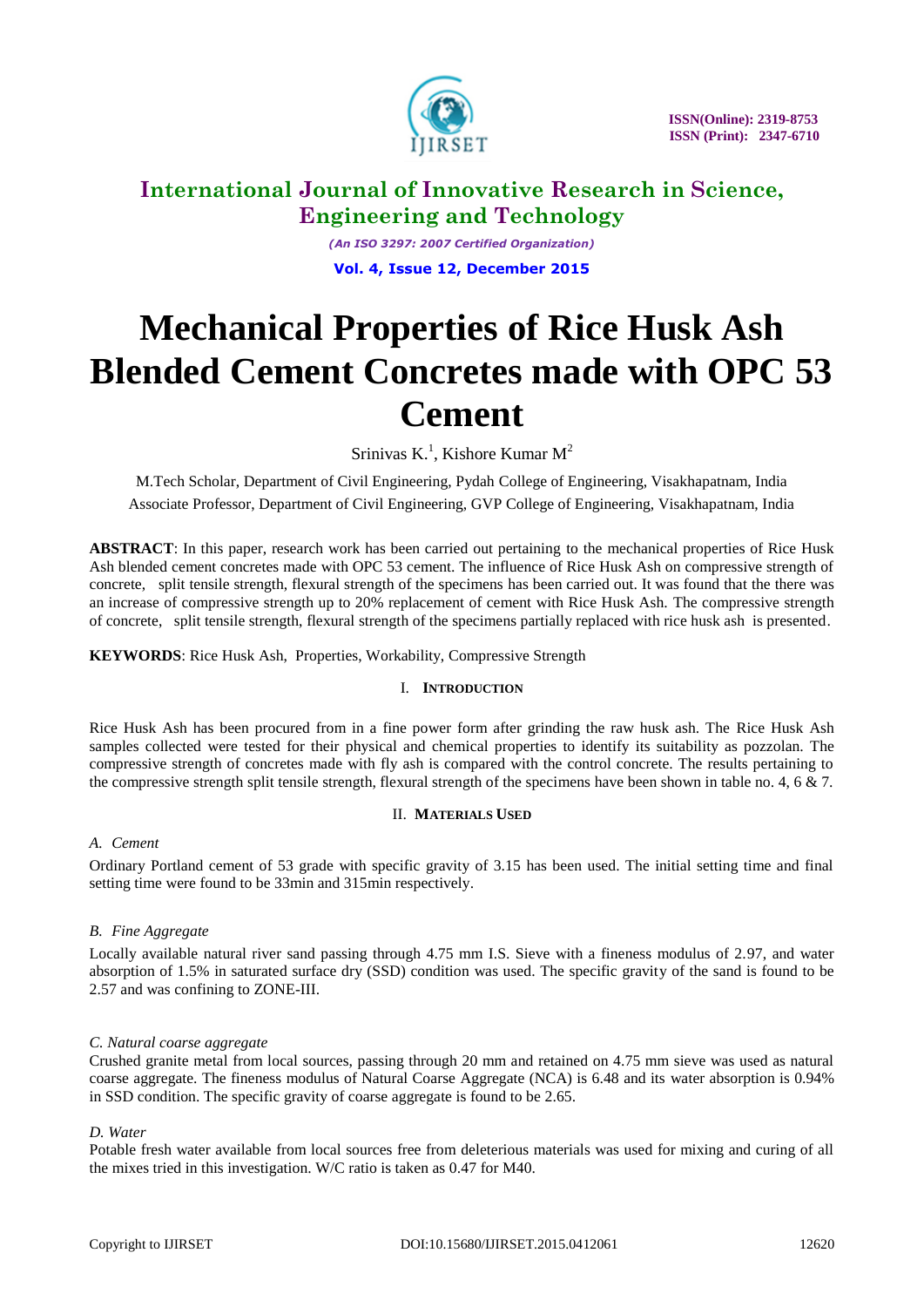

*(An ISO 3297: 2007 Certified Organization)*

#### **Vol. 4, Issue 12, December 2015**

#### *E.* Rice Husk Ash

The Rice Husk Ash samples were tested for their physical and chemical properties

Table: 1 Test results of Physical Properties of collected samples of Rice Husk Ash

| <b>Particulars</b>   | <b>Properties</b> |
|----------------------|-------------------|
| Colour               | Gray              |
| <b>Shape Texture</b> | Irregular         |
| Mineralogy           | Non Crystalline   |
| Particle Size        | $<$ 45 micron     |
| Odour                | <b>Odourless</b>  |
| Appearance           | Very fine         |
| Specific gravity     | 2.3               |

Table: 2 Test results of Chemical Properties of collected samples of Rice Husk Ash

| <b>Particulars</b>             | Proportion, % |
|--------------------------------|---------------|
|                                |               |
|                                |               |
| Silica - $SiO2$                | 90.63         |
|                                |               |
| $Al_2O_3$                      | 1.78          |
|                                |               |
| Fe <sub>2</sub> O <sub>3</sub> | 0.79          |
|                                |               |
| Carbon                         | 0.70          |
|                                |               |
| CaO                            | 0.13          |
|                                |               |
| MgO                            | 0.87          |
|                                |               |
| $K_2O$                         | 2.45          |
|                                |               |
|                                |               |
| Others                         | 2.65          |
|                                |               |
| Moisture                       | 0.63          |

#### Table 3: Concrete Mix Proportions of M40 grade

| <b>Mix</b>         | <b>Cement</b>     | <b>RHA</b>        | FA                | <b>CA</b>         |           |
|--------------------|-------------------|-------------------|-------------------|-------------------|-----------|
| <b>Designation</b> | kg/m <sup>3</sup> | kg/m <sup>3</sup> | kg/m <sup>3</sup> | kg/m <sup>3</sup> | W/C ratio |
| R <sub>0</sub>     | 410               | 0                 | 584               | 1174              | 0.45      |
| R10                | 369               | 41                | 584               | 1174              | 0.45      |
| R20                | 328               | 82                | 584               | 1174              | 0.45      |
| R <sub>30</sub>    | 287               | 123               | 584               | 1174              | 0.45      |
| R40                | 246               | 164               | 584               | 1174              | 0.45      |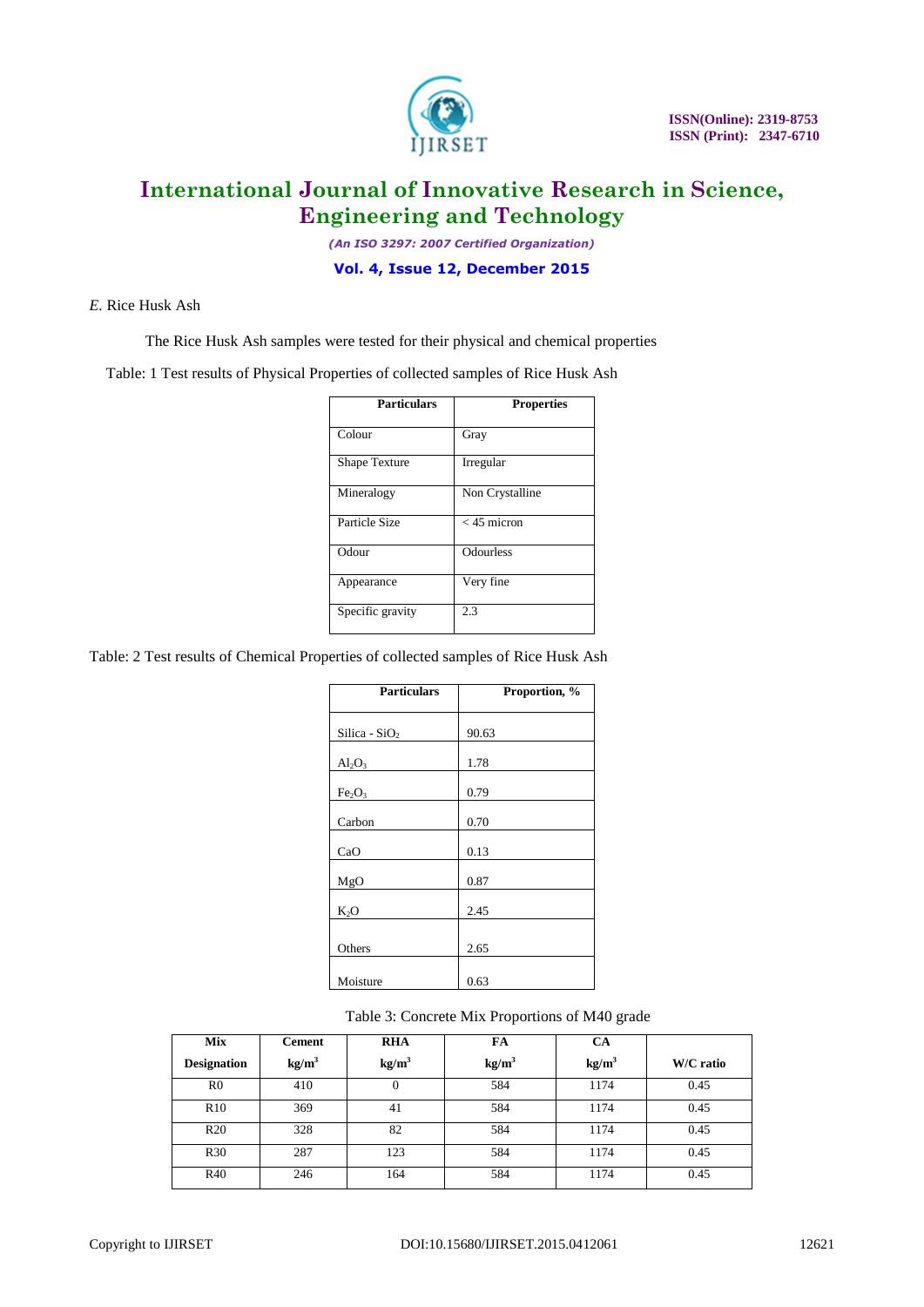

 **ISSN(Online): 2319-8753 ISSN (Print): 2347-6710** 

# **International Journal of Innovative Research in Science, Engineering and Technology**

*(An ISO 3297: 2007 Certified Organization)*

#### **Vol. 4, Issue 12, December 2015**

R0, R10, R20, R30, R40 – Concrete mix with 0%, 10%, 20%, 30%, 40% replacement of Rice Husk Ash with OPC 53 Cement

#### III. **EXPERIMENTAL DETAILS**

The concrete specimens were made with Rice Husk Ash of different replacements of cement. The compressive strength grade M40 were casted. The specimens of 150x150x150 mm cubes were used for the Compression test. Three specimens were tested for the required age and mean value were taken and reported. The compressive strength of concrete mixes at different ages were shown in tables 4 .

Table: 4 Compressive strength of specimens at different ages of curing days made with Rice Husk Ash of M40 grade

| Mix Designation | Compressive-Strength, $N/mm^2$ |        |         |         |         |
|-----------------|--------------------------------|--------|---------|---------|---------|
|                 | 3-days                         | 7-days | 14-days | 28-days | 56-days |
| R <sub>0</sub>  | 27.66                          | 34.16  | 40.50   | 41.00   | 43.00   |
| R10             | 30.83                          | 35.50  | 41.83   | 44.00   | 49.30   |
| R20             | 28.50                          | 36.00  | 45.16   | 50.50   | 57.60   |
| R <sub>30</sub> | 27.16                          | 31.66  | 43.00   | 48.50   | 49.50   |
| R40             | 23.83                          | 29.16  | 36.00   | 44.00   | 45.00   |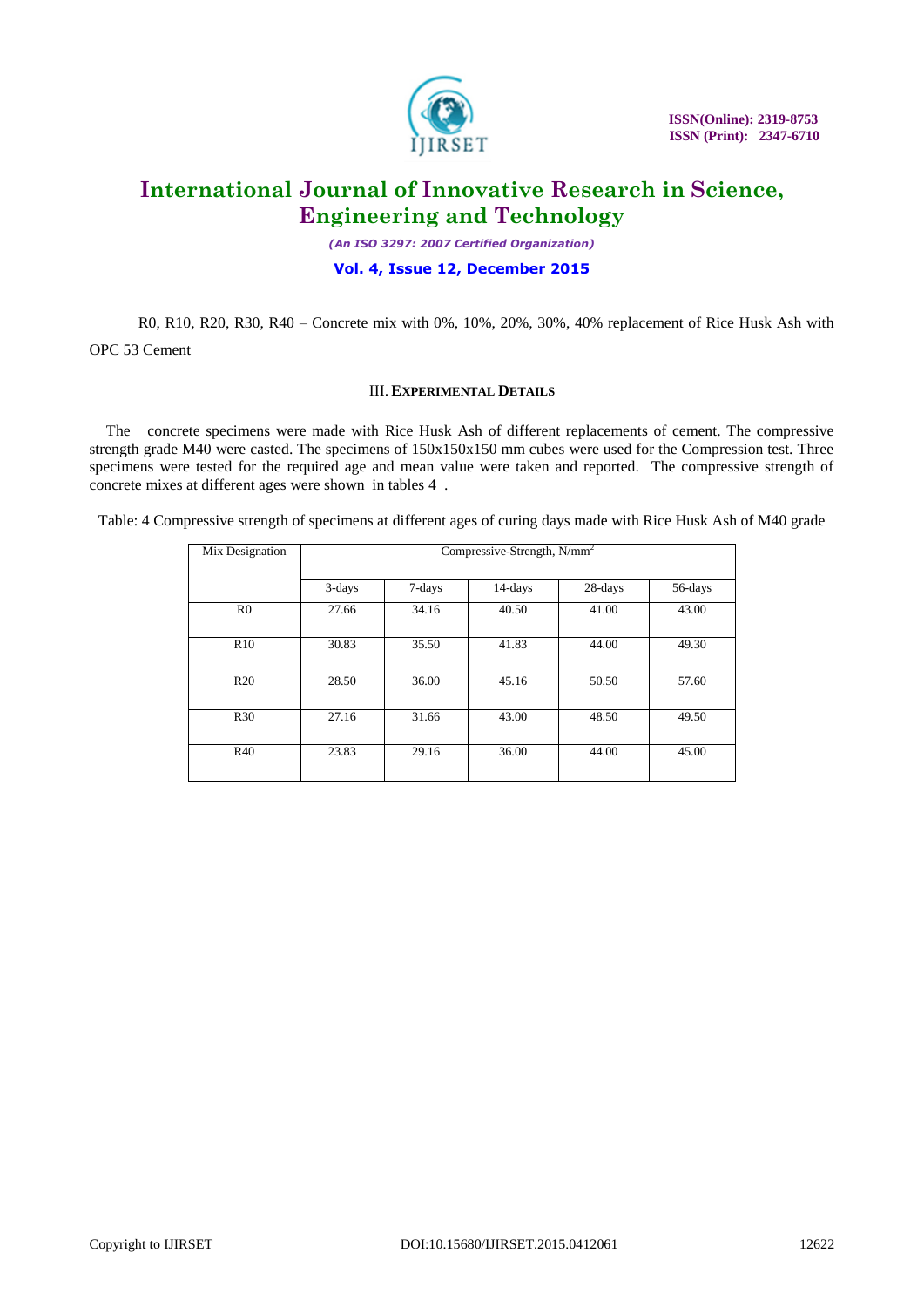

*(An ISO 3297: 2007 Certified Organization)*

**Vol. 4, Issue 12, December 2015**

**Fig 1:** Compressive strength of specimens made with Rice Husk Ash of M40 grade at 3, 7, 14, 28 and 56 days age of curing



Comparing results with the literature review of Suresh Kulakarni with research results of OPC 53 Cement: Table 5 Comparison of Compressive Strength at 28-days Results

| <b>Literature Review</b> |                      | <b>Research Results</b> |                      |
|--------------------------|----------------------|-------------------------|----------------------|
| Mix Proportion           | Compressive-Strength | Mix Proportion          | Compressive-Strength |
|                          | $N/mm^2$             |                         | $N/mm^2$             |
| M <sub>0</sub>           | 37.0                 | R <sub>0</sub>          | 41.0                 |
| M10                      | 42.8                 | R10                     | 44.0                 |
| M20                      | 39.8                 | R <sub>20</sub>         | 50.5                 |
| M30                      | 37.0                 | R <sub>30</sub>         | 48.5                 |
|                          |                      | R40                     | 44.0                 |

Table 6: Flexural Strength of specimens made with Rice Husk Ash of M40 grade at 28 days age of curing

| <b>Mix Designation</b> | Flexural-Strength N/mm <sup>2</sup> |
|------------------------|-------------------------------------|
| R <sub>0</sub>         | 5.6                                 |
| R10                    | 6.0                                 |
| R20                    | 7.0                                 |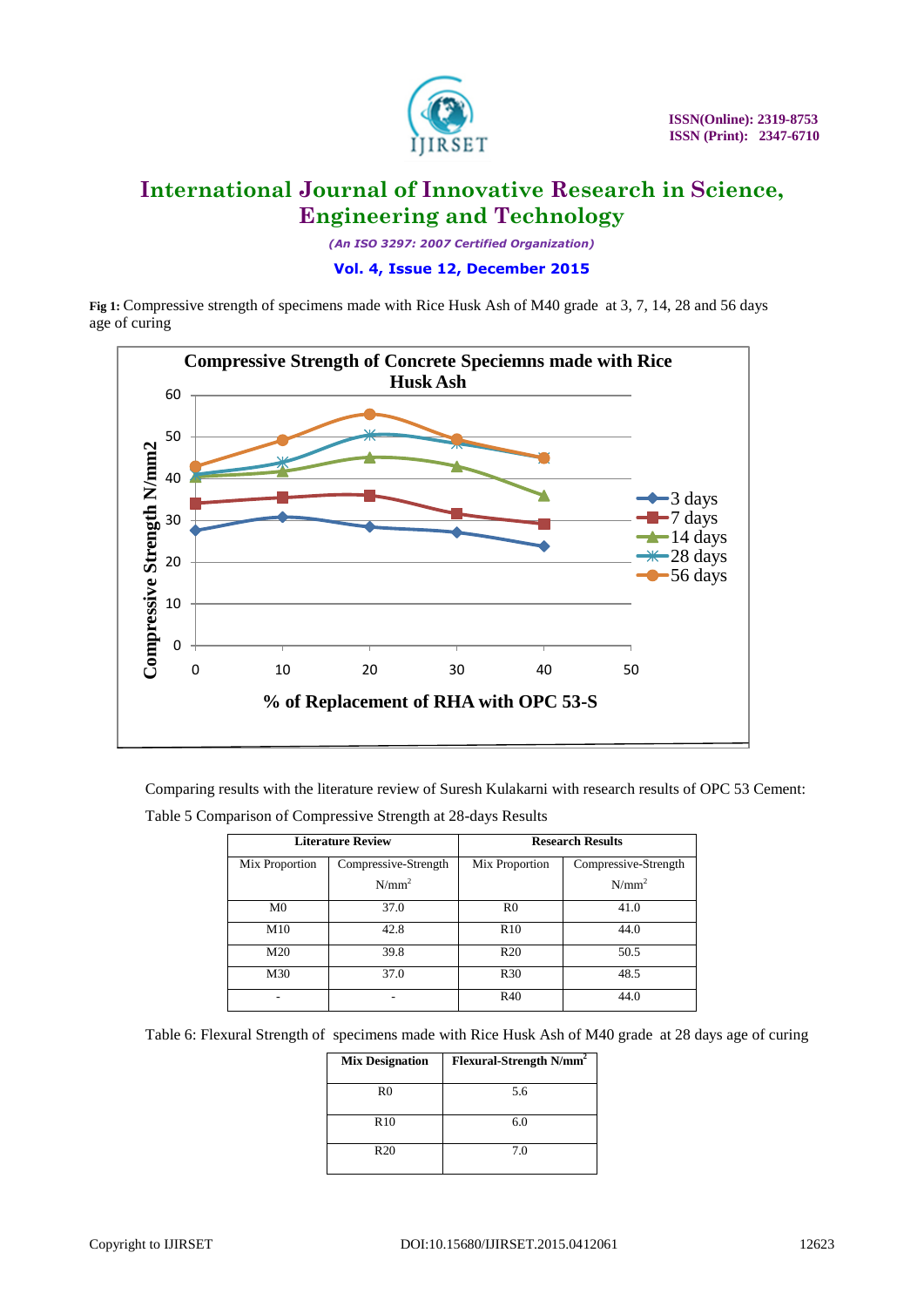

*(An ISO 3297: 2007 Certified Organization)*

#### **Vol. 4, Issue 12, December 2015**

| R <sub>30</sub> | 6.5  |
|-----------------|------|
| R40             | 6.25 |

#### Table 7: Split Tensile Strength of specimens made with Rice Husk Ash of M40 grade at 28 days age of curing

| <b>Mix Designation</b> | Split Tensile-Strength N/mm <sup>2</sup> |
|------------------------|------------------------------------------|
| R <sub>0</sub>         | 5.6                                      |
| R10                    | 6.0                                      |
| R20                    | 7.0                                      |
| R <sub>30</sub>        | 6.5                                      |
| R40                    | 6.25                                     |

#### IV.**CONCLUSIONS**

- 1. Early strength is slightly less in RHA Blended Cement Concrete than the conventional concrete.
- 2. An increase of around **23.1 %, 33.9%** compressive strength for RHA blended cement concrete was observed when replaced with 20% of **OPC 53** cement at 28 and 56 days age of normal curing.
- 3. The split tensile, flexure strength results of RHA blended cement concretes when replaced up to **20 %** is more than the conventional aggregate concrete at age of 28 days of normal curing
- 4. An increase of about **25 %, 8.74%** of Flexural and Split tensile strength for RHA blended cement concrete when replaced with 20% of **OPC 53** cement at 28 days age of normal curing.
- 5. Comparative study on Rice Husk Ash concrete with various replacement percentages of RHA showed that, a replacement level of 20% RHA in concrete performs and shows better strength than other replacements.

#### **REFERENCES**

- 1. Barbhuiya A S, Nimityongskul P and Chitasombuti; (2006), "Use of classified rice husk ash for high strength concrete", *The Indian concrete journal, May, 11-16.*
- *2.* Dabai M U, Muhammad C, Bagudo B U and Musa A (2009) "Studies on the Effect of Rice Husk Ash as Cement Admixture", *Nigerian Journal of Basic and Applied Science (2009), 17(2)252-256*
- *3.* Deepa G Nair, K. Sivaraman, and Job Thomas (2013) "Mechanical Properties of Rice Husk Ash (RHA) High strength Concrete", *American Journal of Engineering Research (AJER) e-ISSN: 2320-0847 p-ISSN: 2320-093, Volume-3 pp-14-19.*
- *4.* Ettu L O, Ajoku C A, Nwachukwu K.C (2013) "Strength variation of OPC-rice husk ash composites with percentage rice husk ash", *Int. Journal of Applied Sciences and Engineering Research, Vol. 2, Issue 4, 2013.*
- 5. Giaccio G, Sensale G R, and Zerbino R (2007), "Failure mechanism of normal and high strength concrete with rice husk ash", *Cement and concrete composites, 29*
- *6.* Godwin A Akeke, Maurice E Ephraim, Akobo, I Z S and Joseph O Ukpata (2013) "Structural Properties of Rice Husk Ash Concrete", *International Journal of Engineering and Applied Sciences, May 2013. Vol. 3, No. 3*
- *7.* Gyanen Takhelmayum, Ravi Prasad, Savitha A L (2014) "Experimental Study on the Properties of cement concrete using Rice Husk Ash", *International Journal of Engineering Science and Innovative Technology (IJESIT) Volume 3, Issue 6, November 2014.*
- 8. Kartini K, "Rice Husk Ash Pozzolanic Material for Sustainability" *International Journal of Applied Science and Technology, International Journal of Applied Science and Technology*
- *9.* Makarand Suresh Kulkarni, Paresh GovindMirgal, Prajyot Prakash Bodhale, Tande S N (2014) **"**Effect of Rice Husk Ash on Properties of Concrete", *Journal of Civil Engineering and Environmental Technology, Print ISSN: 2349-8404; Online ISSN: 2349-879X; Volume 1, Number 1; August, 2014 pp. 26-2.*
- 10. Nair D G, Jagadish K S, Fraaij A (2006). "Reactive pozzolanas from rice husk ash: An alternative to cement for rural housing." *Cement and Concrete Research, (36), 1062-1071*
- *11.* Padma Rao P, Pradhan Kumar A, Bhaskar Singh B (2014) "A Study on Use of Rice Husk Ash in Concrete", *IJEAR Vol. 4, Issue Spl-2, Jan - June 2014 ISSN: 2348-0033 (Online) ISSN: 2249-4944 (Print).*